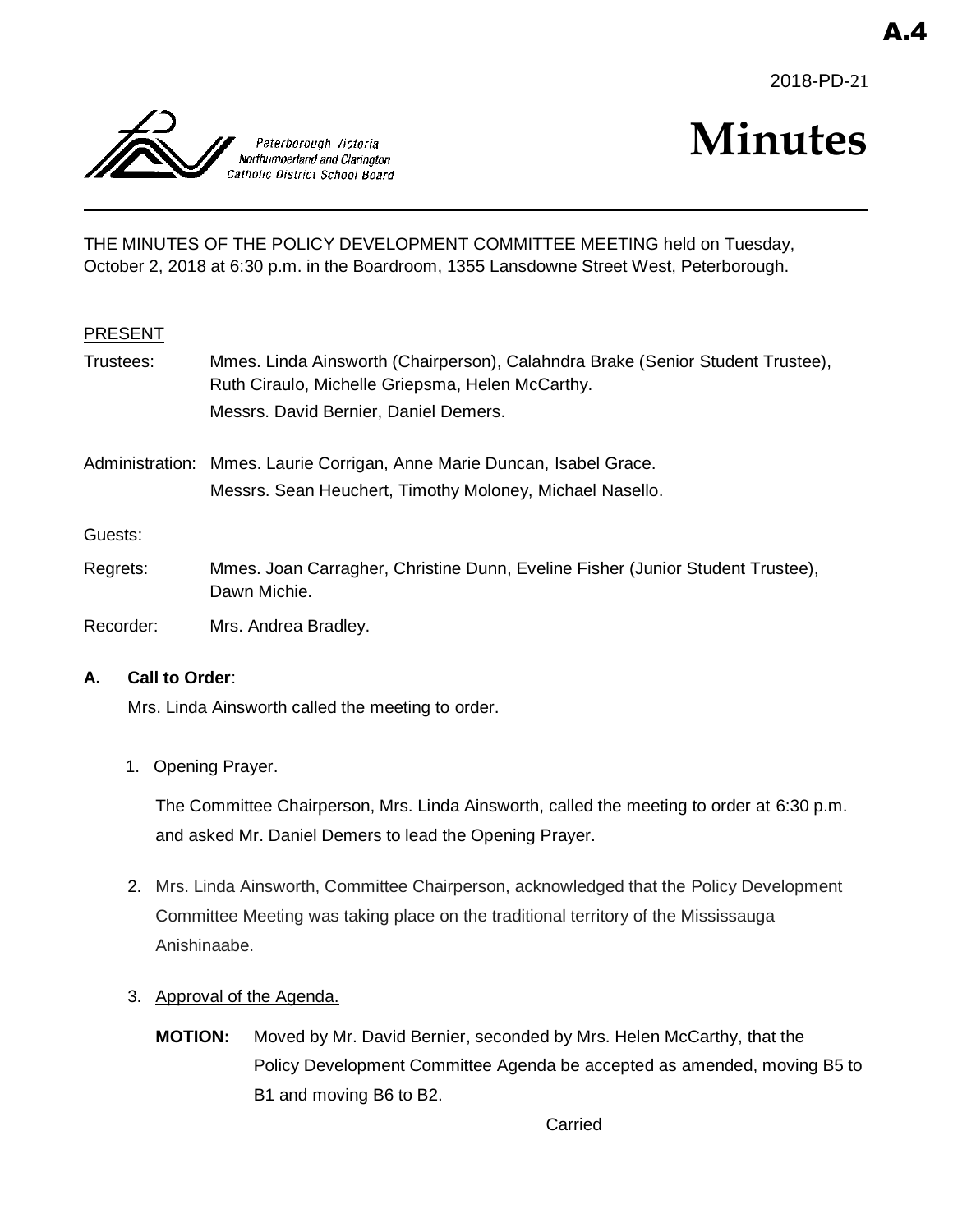4. Declarations of Conflicts of Interest.

# 5. Approval of the Minutes of the Policy Development Committee Meeting held on May 28, 2018.

**MOTION:** Moved by Mr. David Bernier, seconded by Mr. Daniel Demers, that the Minutes of the Policy Development Committee Meeting held on May 28, 2018, be approved.

Carried.

6. Business Arising from the Minutes.

Mrs. Helen McCarthy, City of Peterborough Trustee, expressed concern with the wording from May 28, 2018 minutes, B1.1. concerned that "*sick leave* had been changed to *non-culpable* absenteeism throughout Administrative Procedure #504". It was pointed out the *non-culpable* is standard contract wording meaning absenteeism that is not within the worker's control.

*Mr. Michael Nasello, Director of Education, took this opportunity to introduce Trustees to the new PVNCCDSB website. Mr. Nasello demonstrated ease of movement throughout the website, focusing on the Policy area. Trustees were impressed and Mr. Nasello answered a number of questions.*

#### **B. Recommended Actions/Presentations:**

1. R.A.: Draft Administrative Procedure – Old #1101 / New #616

# *Honoraria for Trustees*

Mrs. Isabel Grace, Superintendent of Business and Finance, presented the new Draft Administrative Procedure – *#616 - Honoraria for Trustees* to the Policy Development Committee and answered questions.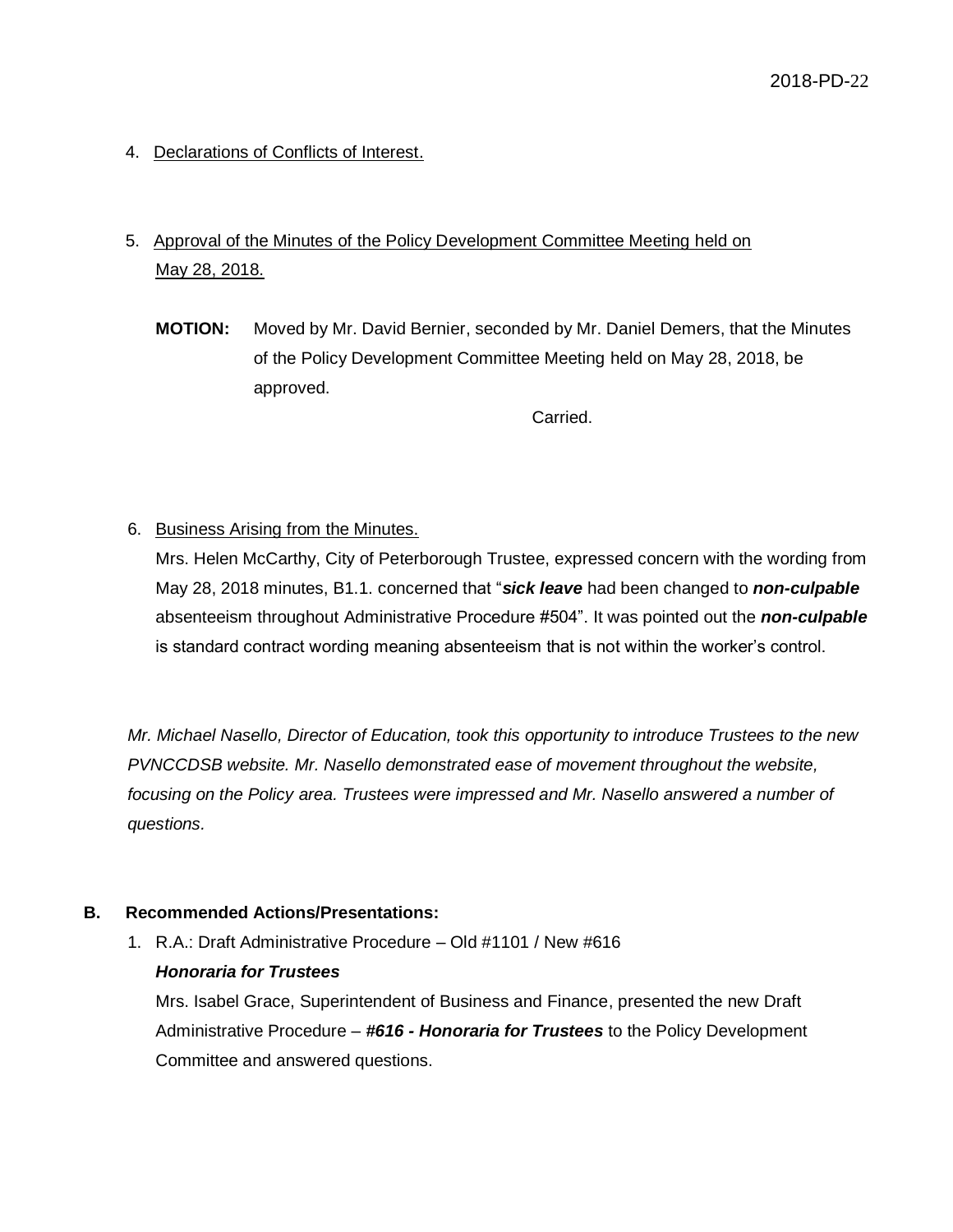#### **Changes include:**

- a) Change Governance, Vision and Strategic Priorities Directional Policy #100 to Stewardship of Resources #600 throughout.
- b) Add Hyperlinks to regulation.
- **MOTION:** Moved by Mrs. Michelle Griepsma, seconded by Mr. David Bernier, that the Policy Development Committee recommend to the Board that Policy and Administrative Procedure – *#1101 - Honoraria for Trustees*, be deleted and the revised, newly formatted, Administrative Procedure – *#616 - Honoraria for Trustees* be received and posted as amended under Directional Policy – *#600 - Stewardship of Resources*.

Carried.

2. R.A.: Draft Administrative Procedure – Old #1102 / New #617

#### *Trustee Expenses*

Mrs. Isabel Grace, Superintendent of Business and Finance, presented new Draft Administrative Procedure – *#617 - Trustee Expenses* to the Policy Development Committee and answered questions.

#### **Changes include:**

- a) Remove "shredders" from list of Board provided equipment and services. (pg. 15)
- b) Add "printers" to services Trustees have access to throughout their term of office. (pg. 15)
- c) Remove "or" after (a) A rate per kilometer. (pg. 15)
- d) Change "of" to "by" the Director of Education or designate, etc. (pg. 17)
- e) Change "be" to "been" Where the expense claim has not "been" duly completed, etc. (pg. 17)
- f) Revise policy numbers under References. (pg. 18)
- **MOTION:** Moved by Mr. Daniel Demers, seconded by Mrs. Helen McCarthy, that the Policy Development Committee recommend to the Board that Policy and Administrative Procedure – *#1102 - Trustee Expenses*, be deleted and the revised, newly formatted, Administrative Procedure – *#617 - Trustee Expenses* be received and posted as amended under Directional Policy – *#600 - Stewardship of Resources*.

Carried.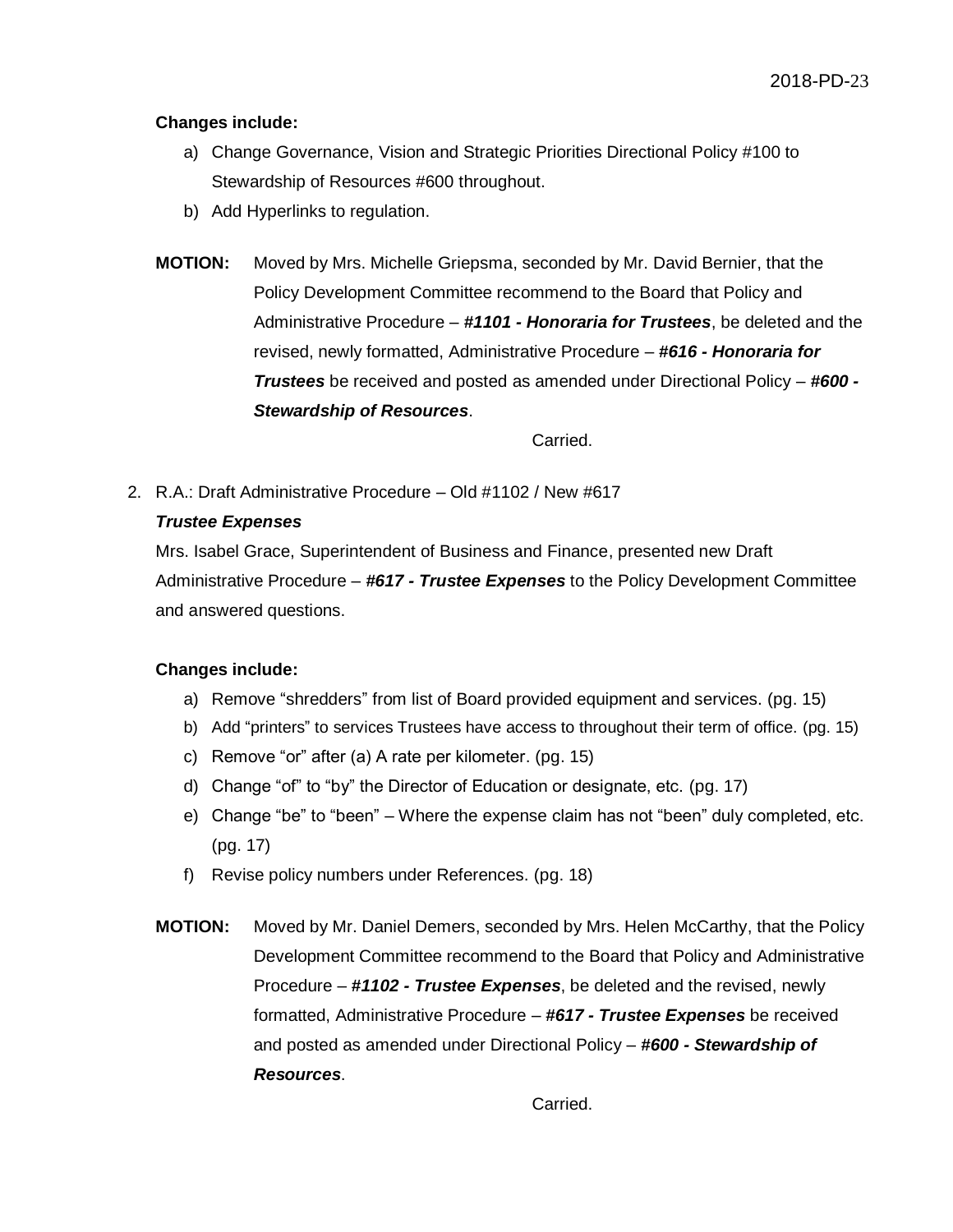3. R.A.: Directional Policy – New #1300

#### *Student Transportation*

Mrs. Isabel Grace, Superintendent of Business and Finance, informed Trustees that the Board is waiting for provincial consultation on any recommended action. It has been delayed. Mrs. Grace will bring the *Student Transportation* Directional Policy to the November 20, 2018 Policy Development Committee Meeting. Recommendations from that meeting will go to the November 27, 2018 Board Meeting. Mrs. Grace is making adjustments to the wording under "Parameters".

4. R.A.: Draft Administrative Procedure – Old #817 / New #304

*Supervised Alternative Learning and Other Excusals from Attendance at School* Mr. Tim Moloney, Superintendent of Learning/Student Success, presented new Draft Administrative Procedure – *#304 - Supervised Alternative Learning and Other Excusals from Attendance at School* to the Policy Development Committee and answered questions. Mr. Moloney stated that there are currently six students in the SAL program.

#### **Changes include:**

- a) Change "section" number to "paragraph" number, to avoid confusion re: "Section 23".
- b) Mr. Moloney will add information under "Progress Indicators".
- c) Add hyperlinks to "Related Forms".
- d) Include examples of plans that have worked.
- **MOTION:** Moved by Mr. Daniel Demers, seconded by Mrs. Michelle Griepsma, that the Policy Development Committee recommend to the Board that Policy and Administrative Procedure – *#817 - Supervised Alternative Learning and Other Excusals from Attendance at School* be deleted and the revised, newly formatted, Administrative Procedure – *#304 - Supervised Alternative Learning and Other Excusals from Attendance at School*, be received and posted as amended under Directional Policy – *#300 - Student Achievement and Well-Being*.

Carried.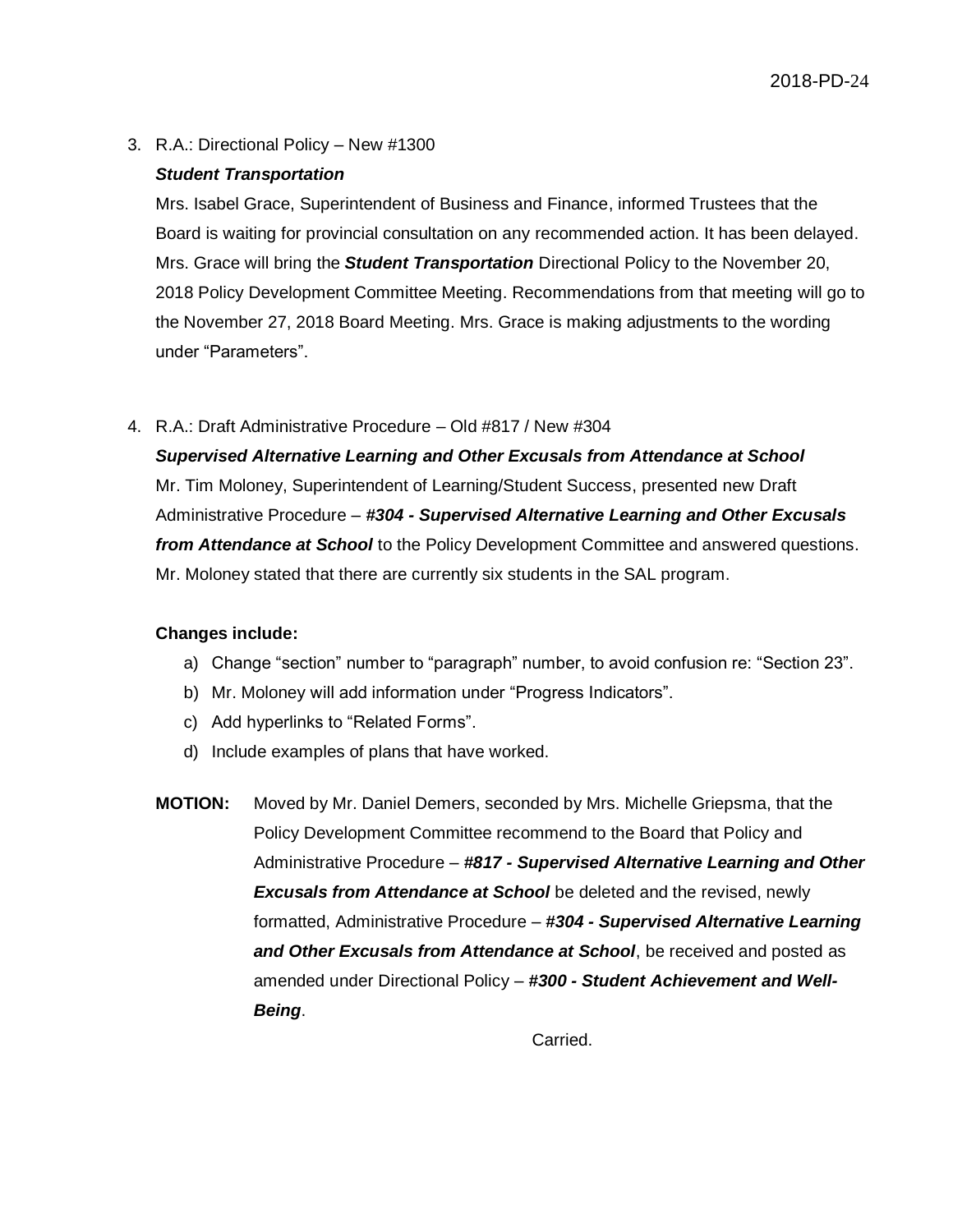**MOTION:** Moved by Mrs. Michelle Griepsma, seconded by Mr. David Bernier, that the Policy Development Committee Meeting be extended from 8:30 p.m. to 8:45 p.m. Carried.

5. R.A.: Draft Administrative Procedure – New #323 *Supporting Students with Epilepsy in Schools* Mrs. Anne Marie Duncan, Superintendent of Learning/Special Education Services, presented

new Draft Administrative Procedure – *#323 - Supporting Students with Epilepsy in*  **Schools**, to the Policy Development Committee and answered questions.

**MOTION:** Moved by Mrs. Michelle Griepsma, seconded by Mr. Daniel Demers, that the Policy Development Committee recommend to the Board that new Administrative Procedure – *#323 - Supporting Students with Epilepsy in Schools*, be received and posted under Directional Policy – *#300 - Student Achievement and Well-Being*.

Carried.

6. R.A.: Draft Administrative Procedure – New #516

#### *Use of Electronic Communication and Social Media*

Mrs. Laurie Corrigan, Superintendent of Learning/Innovation Technologies and Mr. Sean Heuchert, Information Technology Services Manager, presented the new Draft Administrative Procedure – *#516 - Use of Electronic Communication and Social Media* to the Policy Development Committee and answered questions. Mr. Heuchert explained the different types of accounts and how they can be managed. Mr. Heuchert reviewed the "Social Media Guidelines for Employees" document with Trustees and thanked Mr. Galen Eagle, Communications Manager, for producing the document. A copy will be given to Principals at the Director's Meeting on October 3, 2018.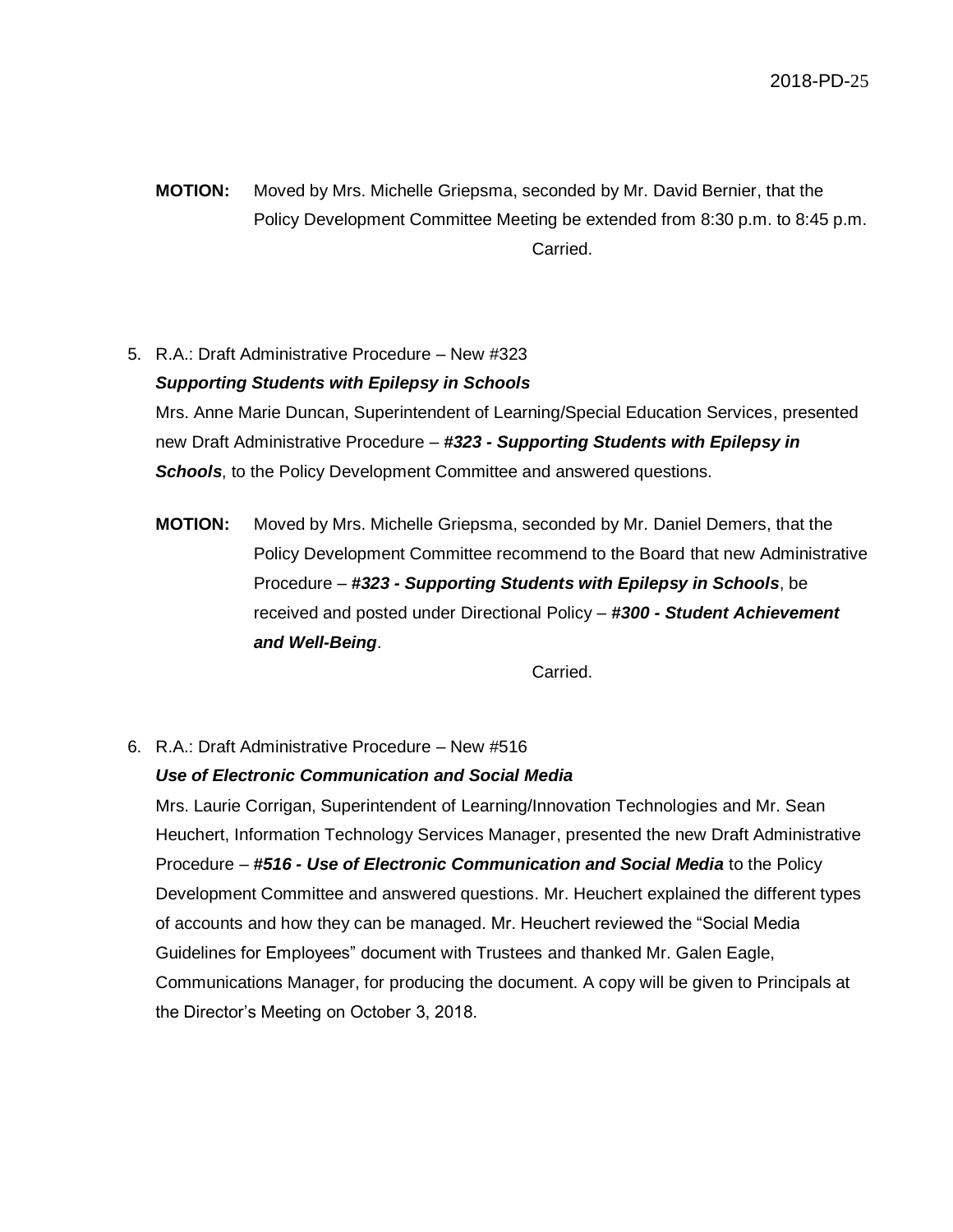#### **Changes include:**

- a) Remove "of" in Pope Francis 2018 quote. (pg. 50)
- b) Add link to "Employee Acceptable Use of Technology AP #511". (pg. 51)
- c) Under "References" change "Personal Network Device Policy #904 to AP#314". (pg. 51)
- **MOTION:** Moved by Mrs. Helen McCarthy, seconded by Mr. Daniel Demers, that the Policy Development Committee recommend to the Board that the new Administrative Procedure – *#516 - Use of Electronic Communication and Social Media*, be received and posted as amended under Directional Policy – *#500 - Employee Relations*.

Carried.

7. R.A.: Draft Administrative Procedure – Old #711 / New #107

#### *Electronic Meetings*

Mr. Michael Nasello, Director of Education, explained to Trustees that he had tightened up some of the wording in new Administrative Procedure – *#107 - Electronic Meetings*.

#### **Changes include:**

- a) Under "Action Required" #8.a. change "two members" to "one member as long as there is quorum online". (pg. 54)
- b) Under "Action Required" #11 change "may be present" to "shall be present". (pg. 54)
- **MOTION:** Moved by Mrs. Ruth Ciraulo, seconded by Mr. Daniel Demers, that the Policy Development Committee recommend to the Board that Policy and Administrative Procedure – *#711 - Electronic Meetings* be deleted and the revised, newly formatted, Administrative Procedure – *#107 - Electronic Meetings*, be received and posted as amended under Directional Policy – *#100 - Governance, Vision, and Strategic Priorities*.

Carried.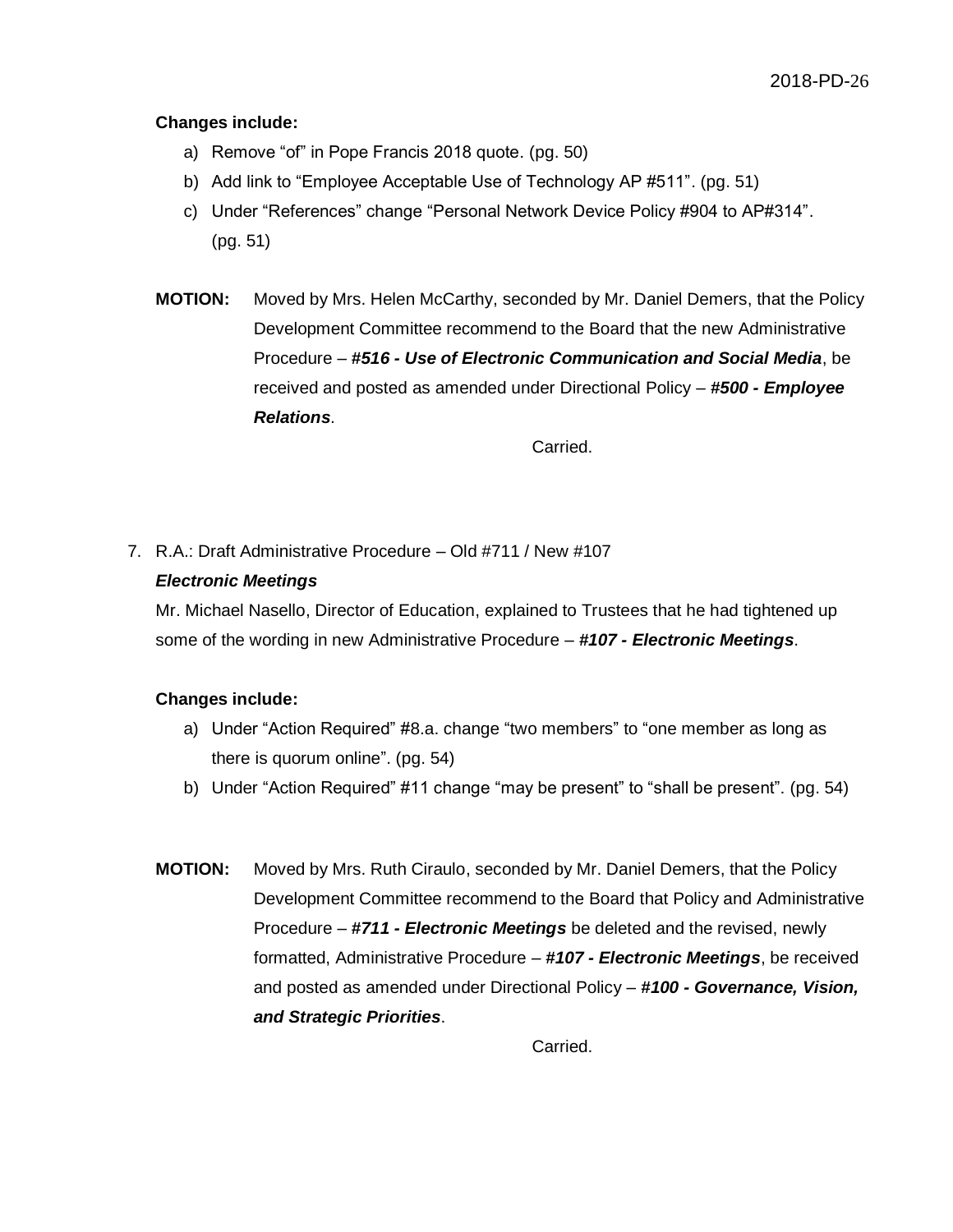8. R.A.: Draft Administrative Procedure – Old #1110 / New #105

#### *Student Trustees*

Mr. Michael Nasello, Director of Education, presented the new Draft Administrative Procedure – *#105 - Student Trustees*, to the Policy Development Committee. Mr. Nasello reviewed the changes, highlighted in red in the Policy Development Committee Agenda, with Trustees and answered questions.

**MOTION:** Moved by Mr. David Bernier, seconded by Mrs. Ruth Ciraulo, that the Policy Development Committee recommend to the Board that Policy and Administrative Procedure – *#1110 - Student Trustees* be deleted and the revised, newly formatted, Administrative Procedure – *#105 - Student Trustees*, be received and posted as amended under Directional Policy – *#100 - Governance, Vision, and Strategic Priorities*.

Carried.

- 9. R.A.: Draft Administrative Procedure New #102 *Governance By-Laws and Standing Rules*
	- **MOTION:** Moved by Mrs. Michelle Griepsma, seconded by Mrs. Helen McCarthy, that the new Administrative Procedure – *#102 - Governance By-Laws and Standing Rules*, be referred to the October 9, 2018 Chairperson's Committee Meeting. Carried.

**C. Information Items:**